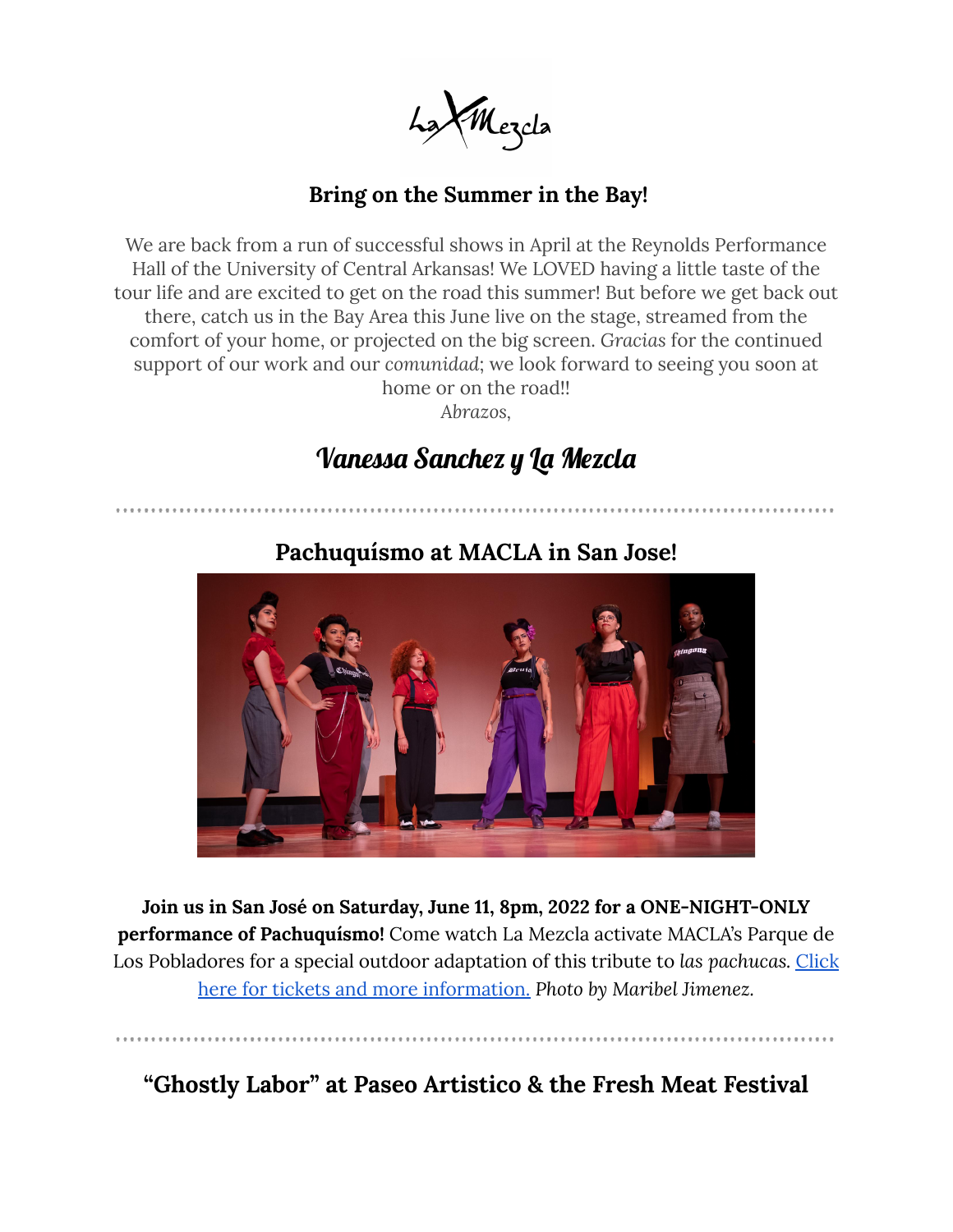

**You have TWO opportunities to see "Ghostly Labor: A Dance Film" in June!** Watch it online as part of the 2022 Fresh Meat Festival of trans + queer [performance](https://freshmeatproductions.org/calendar/current-events/) June [16-26](https://freshmeatproductions.org/calendar/current-events/) AND in-person as part of Acción Latina's PASEO [ARTÍSTICO](https://www.facebook.com/events/s/paseo-artistico-somos-esencial/479114063900900/) on June 18th!

**For more info on "Ghostly Labor: A Dance Film," click [here.](https://vanessasanchez.net/ghostly-labor/)**

**Thank you, Arkansas!**

..................

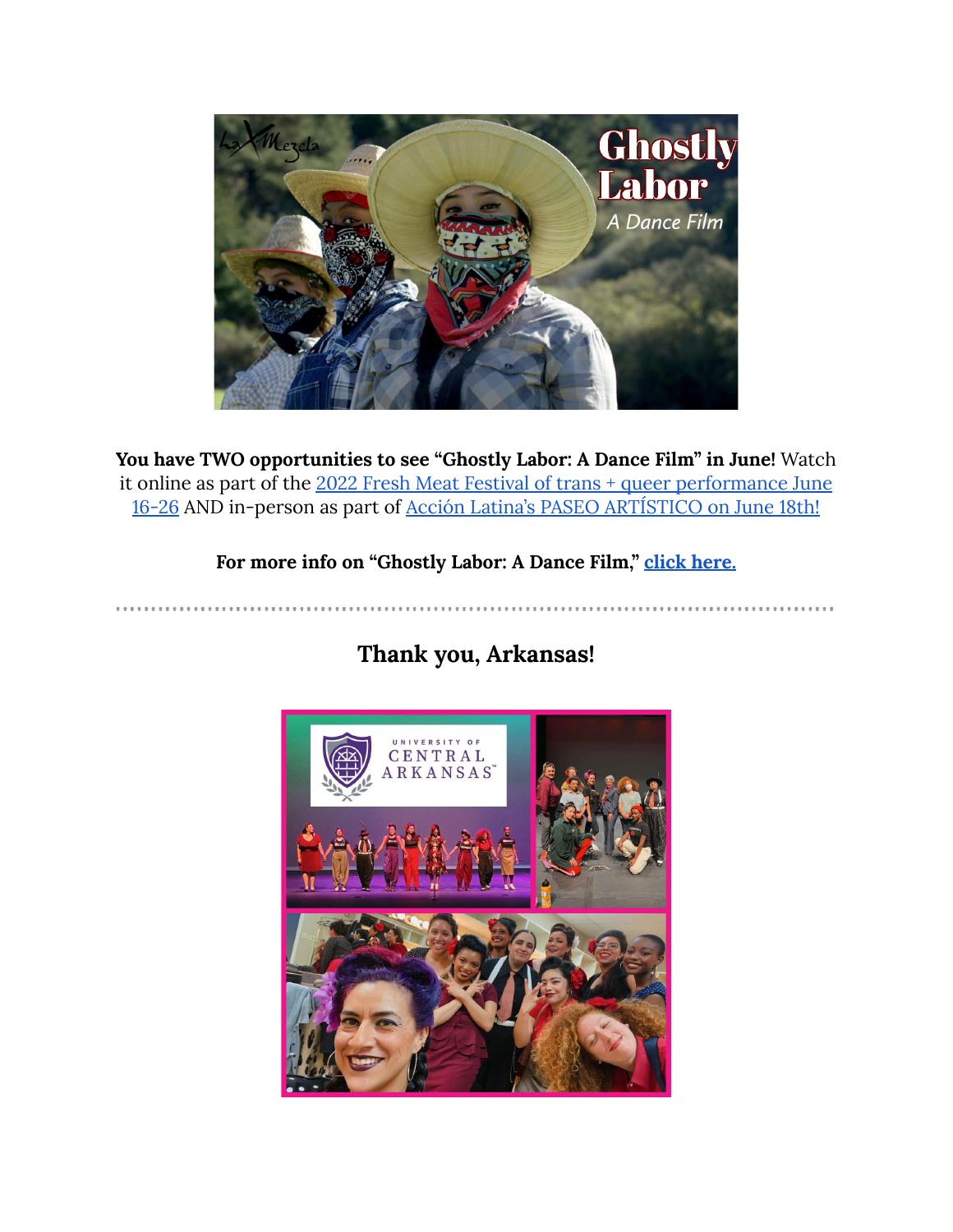**La Mezcla kicked-off our FIRST NATIONAL TOUR on April 7, 2022 at the University of Central Arkansas!** Special thanks to the young students of Conway and beyond who attended a special matinee performance and to the general public who showed up and brought the *ENERGIA*! A super big *abrazo* to Dr. Catherine Ramirez, author of *The Woman in the Zoot Suit: Gender, [Nationalism,](https://www.dukeupress.edu/the-woman-in-the-zoot-suit) and the [Cultural](https://www.dukeupress.edu/the-woman-in-the-zoot-suit) Politics of Memory*, who joined us at UCA and gave an unforgettable lecture and Q & A.



**Click here for [MACLA,](https://www.eventbrite.com/e/pachuquismo-at-macla-tickets-322734305997) San Jose Tickets Click here for Dance Place, DC [Tickets](https://www.danceplace.org/performances/vanessa-sanchez/) Click here for Jacob's Pillow [Tickets](https://www.jacobspillow.org/events/vanessa-sanchez-la-mezcla-2022/) Click here for Green Music Center [Tickets](https://gmc.sonoma.edu/pachuquismo/)**

**Follow La Mezcla on Social Media!!**

.............